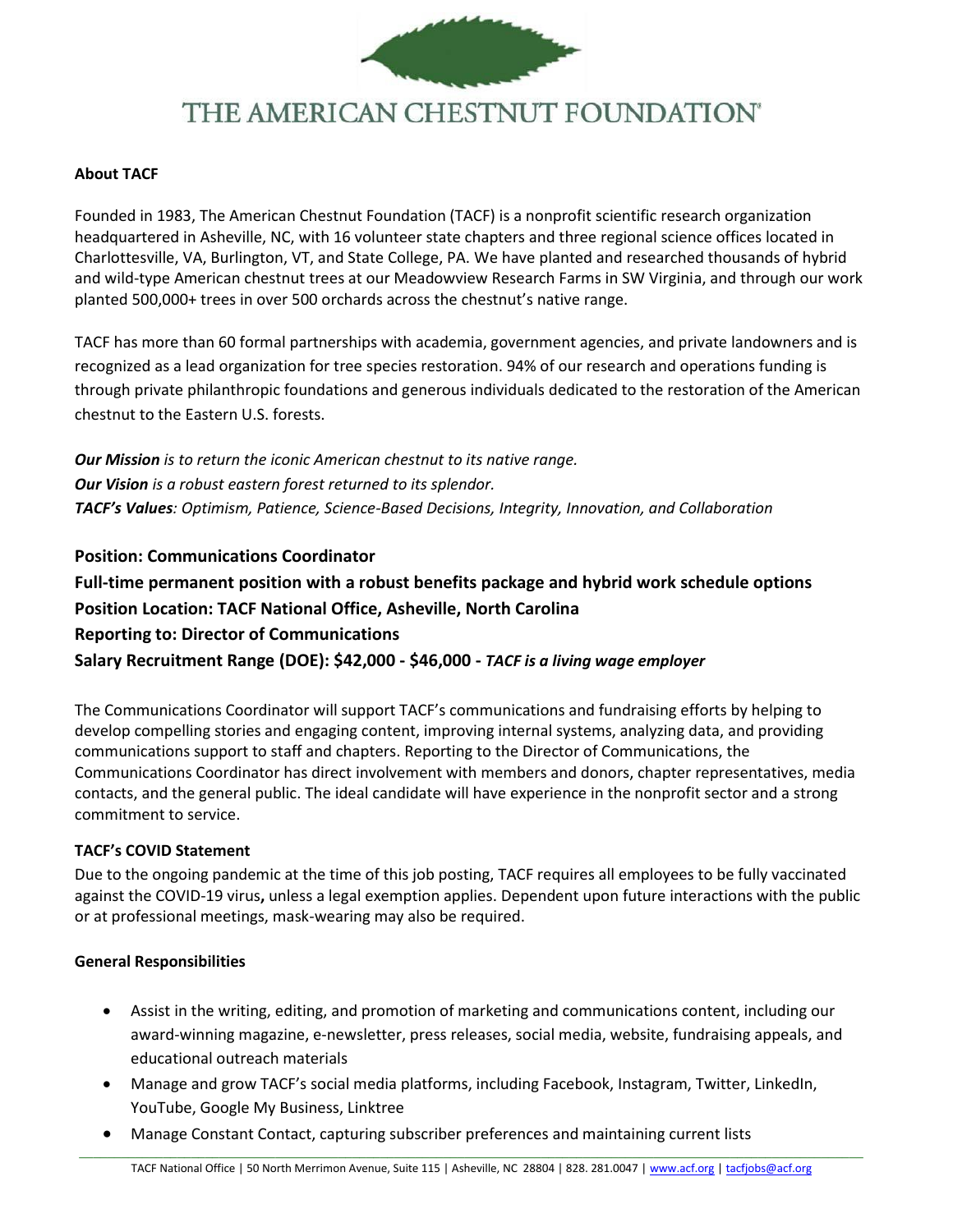- Build relationships with chapters to provide training and support best practices
- Assist in the development of standard operating procedures for continued organizational growth
- Ensure that all material aligns with brand standards
- Track analytics and create reports for social and news media
- Maintain and catalogue digital media archives including photos and videos
- Help conceptualize and implement communication strategies for development and fundraising
- Assist in responding to media inquiries and performing media outreach
- Practice and promote TACF's commitment to Justice, Equity, Diversity and Inclusion (JEDI)

*This description is not designed to be a complete list of all duties and responsibilities required for this job.*

#### **Knowledge, Skills, Abilities**

- Strong organizational skills that reflect the ability to perform and prioritize multiple tasks seamlessly with excellent attention to detail
- Strong interpersonal skills and the ability to build collaborative relationships with stakeholders, including Board of Directors, chapters, volunteers, members, the public, and staff
- Exemplary written and verbal communication and presentation skills
- Ability to compose engaging and accurate content for wide audiences
- Demonstrated proactive approaches to problem-solving with strong decision-making capability
- Ability to think strategically and identify ways to improve organizational efforts
- Ability to work independently and take initiative on new projects
- Efficient in an environment with evolving priorities
- Proven ability to handle confidential information with discretion, adaptable to various competing demands, and demonstrate a high level of customer service

#### **Qualifications**

- 2+ years prior experience in marketing, communications, and media, preferably in the nonprofit sector
- Proficient in social media and other marketing platforms, including Doodle Poll, Survey Monkey, Constant Contact, or similar
- Proficient in Microsoft Office Suite and Google Suite
- Experience with conferencing platforms, including Zoom and Google Meet
- Working knowledge of Canva and Adobe Creative Suite
- Familiarity with media monitoring services is desirable, such as Meltwater
- Valid NC driving license and insurance
- Willingness to work some weekends and travel as required

#### **Benefits**

In addition to a great culture, TACF offers a robust benefits package to support employees and their families! Benefits include health, vision, dental, and life insurance, as well as flexible spending account (FSA) options. Benefits begin the first day of the month following hire.